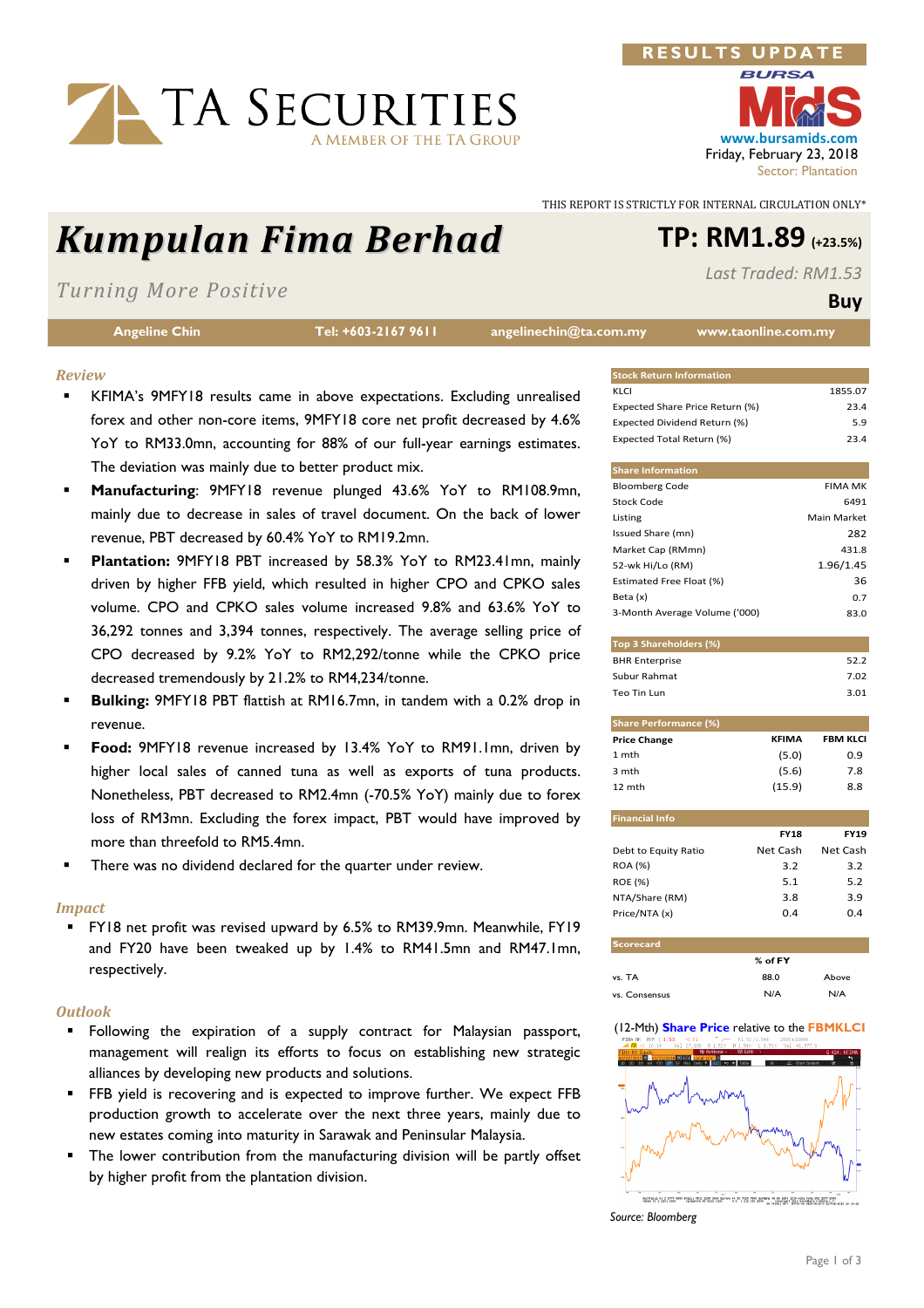#### Valuation

**Maintain KFIMA's target price at RM1.89, based on DDM valuation with cost** of equity of 8.5% and the terminal growth rate of 4.0%. The TP implies a forward CY18 PER of 13x. We continue to like KFIMA due to its decent dividend yield (5.9%), healthy balance sheet. In addition, share price looks attractive at current level. Maintain BUY.

| 3QFY18 Results Analysis (RMmn) |  |  |
|--------------------------------|--|--|
|                                |  |  |

| <b>FYE Mar (RMmn)</b>  | 3QFY17 | <b>2QFY18</b> | <b>3QFY18</b> | QoQ%   | YoY %  | 9MFY17  | 9MFY18  | YoY %  |
|------------------------|--------|---------------|---------------|--------|--------|---------|---------|--------|
| Revenue                | 140.5  | 117.403       | 111.957       | (4.6)  | (20.3) | 419.9   | 350.5   | (16.5) |
| - Manufacturing        | 66.0   | 39.3          | 33.4          | (15.1) | (49.5) | 193.1   | 108.9   | (43.6) |
| - Plantation           | 32.2   | 32.9          | 32.6          | (1.0)  | 1.1    | 106.1   | 110.5   | 4.1    |
| - Bulking              | 12.1   | 12.4          | 14.8          | 19.4   | 22.2   | 37.4    | 37.3    | (0.2)  |
| - Food                 | 29.3   | 31.9          | 30.3          | (4.8)  | 3.6    | 80.4    | 91.1    | 13.4   |
| - Others               | 6.3    | 5.8           | 3.2           | (45.2) | (49.6) | 16.2    | 12.3    | (24.1) |
| - Elimination          | (5.4)  | (4.8)         | (2.3)         | 53.0   | 58.3   | (13.3)  | (9.5)   | 28.6   |
| <b>EBIT</b>            | 25.0   | 23.9          | 20.5          | (14.4) | (18.1) | 75.1    | 62.3    | (17.1) |
| Net interest           | 1.2    | 2.2           | 1.8           | (16.9) | 55.3   | 4.3     | 5.1     | 18.8   |
| El & Forex             | 5.9    | (1.6)         | 0.1           | nm     | (98.7) | 10.4    | (4.5)   | nm     |
| <b>PBT</b>             | 32.1   | 24.5          | 22.4          | (8.8)  | (30.2) | 89.8    | 62.8    | (30.1) |
| - Manufacturing        | 16.1   | 9.6           | 4.4           | (54.6) | (72.7) | 48.4    | 19.2    | (60.4) |
| - Plantation           | 4.3    | $8.0\,$       | 7.3           | (8.6)  | 69.5   | 14.8    | 23.4    | 58.3   |
| - Bulking              | 5.3    | 5.5           | 7.5           | 37.3   | 41.3   | 16.8    | 16.7    | (0.5)  |
| - Food                 | 6.0    | 1.8           | $I.0$         | (45.8) | (84.0) | 8.2     | 2.4     | (70.5) |
| - Others               | (0.0)  | (0.1)         | 1.8           | nm     | nm     | 0.9     | 1.5     | 69.2   |
| - Associates           | 0.4    | (0.3)         | 0.4           | nm     | 1.6    | $0.8\,$ | (0.3)   | nm     |
| Adj PBT                | 26.1   | 26.1          | 22.3          | (14.6) | (14.8) | 79.4    | 67.4    | (15.2) |
| Tax                    | (7.7)  | (8.3)         | (5.8)         | 30.5   | 25.3   | (25.2)  | (20.6)  | 18.1   |
| MI                     | (6.0)  | (5.4)         | (3.9)         | 27.0   | 34.4   | (19.7)  | (13.8)  | 30.2   |
| <b>Net Profit</b>      | 18.4   | 10.9          | 12.7          | 16.8   | (31.0) | 44.9    | 28.5    | (36.7) |
| <b>Core Net Profit</b> | 12.5   | 12.4          | 12.6          | 1.4    | 1.1    | 34.6    | 33.0    | (4.6)  |
| Core EPS (sen)         | 4.4    | 4.4           | 4.5           |        |        | 12.2    | 11.7    |        |
| GDPS (sen)             | 0.0    | 0.0           | $0.0\,$       |        |        | 0.0     | $0.0\,$ |        |
| <b>EBIT Margin</b>     | 17.8%  | 20.3%         | 18.3%         |        |        | 17.9%   | 17.8%   |        |
| Adj PBT Margin         | 18.6%  | 22.2%         | 19.9%         |        |        | 18.9%   | 19.2%   |        |
| Core Net Margin        | 8.9%   | 10.6%         | 11.3%         |        |        | 8.2%    | 9.4%    |        |
| Tax rate               | 29.5%  | 31.8%         | 25.9%         |        |        | 31.7%   | 30.6%   |        |

#### Plantation Statistic

|                                 | 3OFY17 | <b>2OFY18</b> | <b>3OFY18</b> | QoQ % | YoY <sup>%</sup> | 9MFY17  | <b>9MFY18</b> | YoY <sup>%</sup> |
|---------------------------------|--------|---------------|---------------|-------|------------------|---------|---------------|------------------|
| FFB (tonne)                     | 36,924 | 51,051        | 52,986        | 3.8   | 43.5             | 111.383 | 151,601       | 36. I            |
| FFB yield/ha (tonne)            | 5.08   | 5.21          | 7.32          | 40.5  | 44.1             | 15.13   | 18.78         | 24.1             |
| CPO produced (tonne)            | 9.747  | 13,823        | 13,419        | (2.9) | 37.7             | 31,513  | 40,407        | 28.2             |
| OER $(\%)^*$                    | 22.93  | 22.57         | 22.25         | (1.4) | (3.0)            | 22.93   | 22.25         | (3.0)            |
| Cost of FFB produced (RM/tonne) | 330.8  | 244.6         | 246.9         | 1.0   | (25.4)           | 330.8   | 246.9         | (25.4)           |
| CPO Sales (tonne)               | 9,126  | 10,923        | 11,035        | 1.0   | 20.9             | 33,066  | 36,292        | 9.8              |
| CPKO Sales (tonne)              | 0      | 990           | 1,016         | 2.6   | nm               | 2,075   | 3,394         | 63.6             |
| <b>ASP (RM/tonne)</b>           |        |               |               |       |                  |         |               |                  |
| <b>CPO</b>                      | 2.964  | 2,121         | 2,099         | (1.0) | (29.2)           | 2,525   | 2,292         | (9.2)            |
| <b>CPKO</b>                     | 0      | 3,972         | 4,623         | 16.4  | nm               | 5,375   | 4,234         | (21.2)           |
| *YTD figures                    |        |               |               |       |                  |         |               |                  |